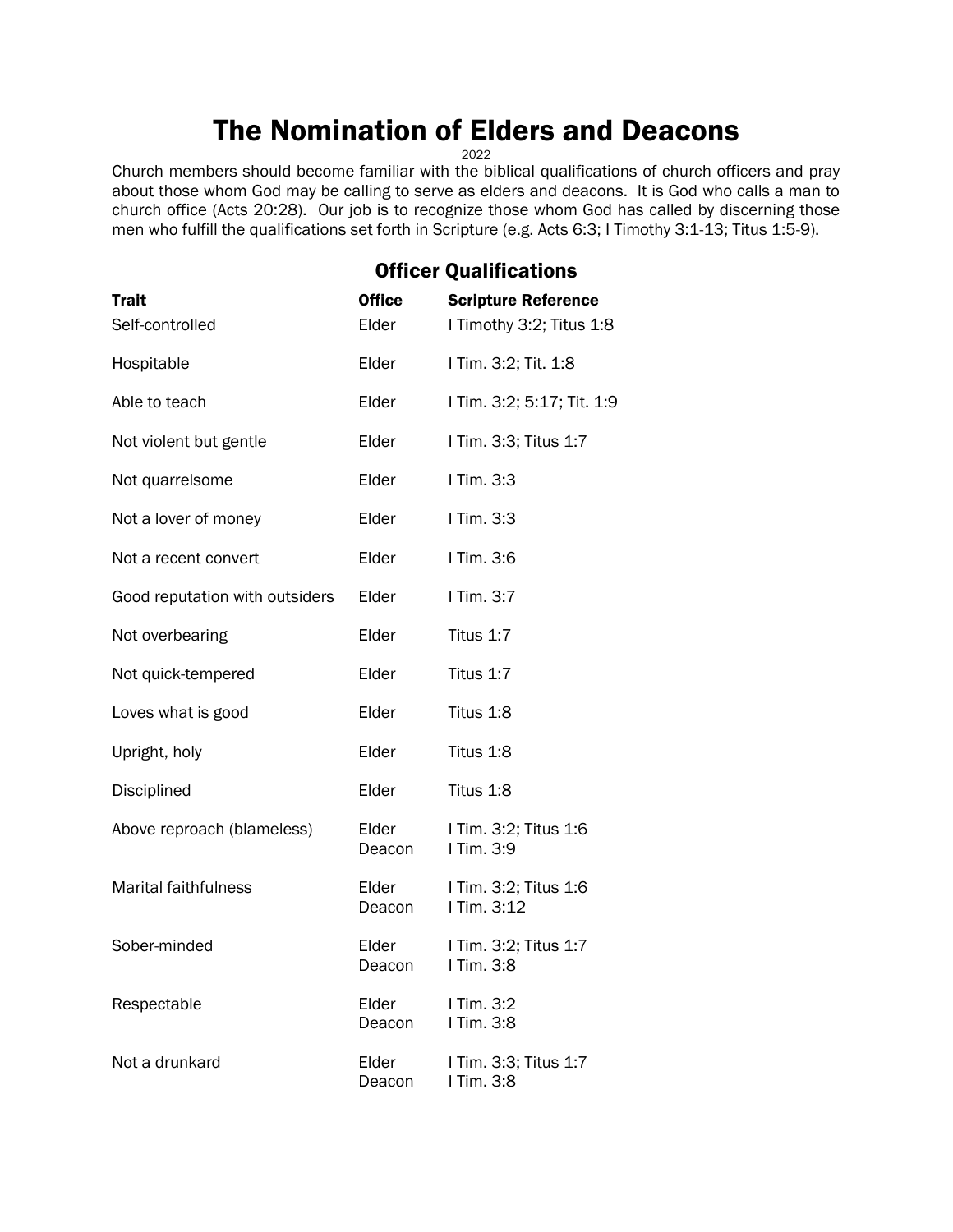| Manages his family well        | Elder<br>Deacon | 1 Tim. 3:4-5 & Titus 1:6<br>I Tim. $3:12$ |
|--------------------------------|-----------------|-------------------------------------------|
| Does not pursue dishonest gain | Elder<br>Deacon | Titus 1:7<br>$I$ Tim. 3:8                 |
| Holds the faith                | Elder<br>Deacon | Titus 1:9<br>$I$ Tim. 3:9                 |
| Sincere                        | Deacon          | $I$ Tim. 3:8                              |
| Tested                         | Deacon          | $1$ Tim. $3:10$                           |

# Officer Responsibilities

Elders are the shepherds and spiritual leaders of the church (I Peter 5:1-3; Acts 20:17,28-38). They oversee, care for, teach the Bible to, pray for, guide, correct, and guard the flock of God.

**Deacons** are servants (Acts 6:1-7). They carry on a ministry of mercy to those in distress or material need, oversee the church's property and financial affairs, and encourage stewardship among the members. Their duties include the following:

#### Worship Assistance

- Oversee the Sunday morning set-up team.
- Train greeters and ushers.
- Be available before and after our worship services to greet others, especially newcomers.
- Develop a plan for dealing with distractions and emergencies during the worship service.
- Maintain first-aid supplies and insure that someone trained in first aid is present at each service.
- Recruit someone to record the services.

#### **Stewardship**

- Instruct church members in the wise and generous stewardship of their time, talents, and treasures. Consider offering a yearly Crown Financial study.
- Formulate a proposed church budget, having conferred with ministry leaders and committee chairpersons.
- Offer personal budgeting counsel to those who would benefit from such assistance.
- Annually assess the adequacy of the church's insurance coverage.

## **Hospitality**

- Work with the women's hospitality coordinator to insure that meals are taken to the sick, bereaved, etc.
- Seek opportunities to build friendships with people inside and outside the church.

## **Mercy**

- Visit, encourage, and practically assist members and regular attendees in challenging circumstances, particularly the sick, the lonely, and the poor.
- Help people find rides to church if they are unable to arrange their own transportation.
- Assist widows and single women needing help with household repairs and managing their finances, insurance coverage, etc.
- Explore areas where charity and deeds of mercy may be advanced.
- Assess applicants for financial assistance and disburse financial assistance. When needed, help them develop a budget.

## **Evangelism**

- Practice personal evangelism (Acts 6-8).
- Help mobilize the congregation for evangelism in the context of mercy ministry.